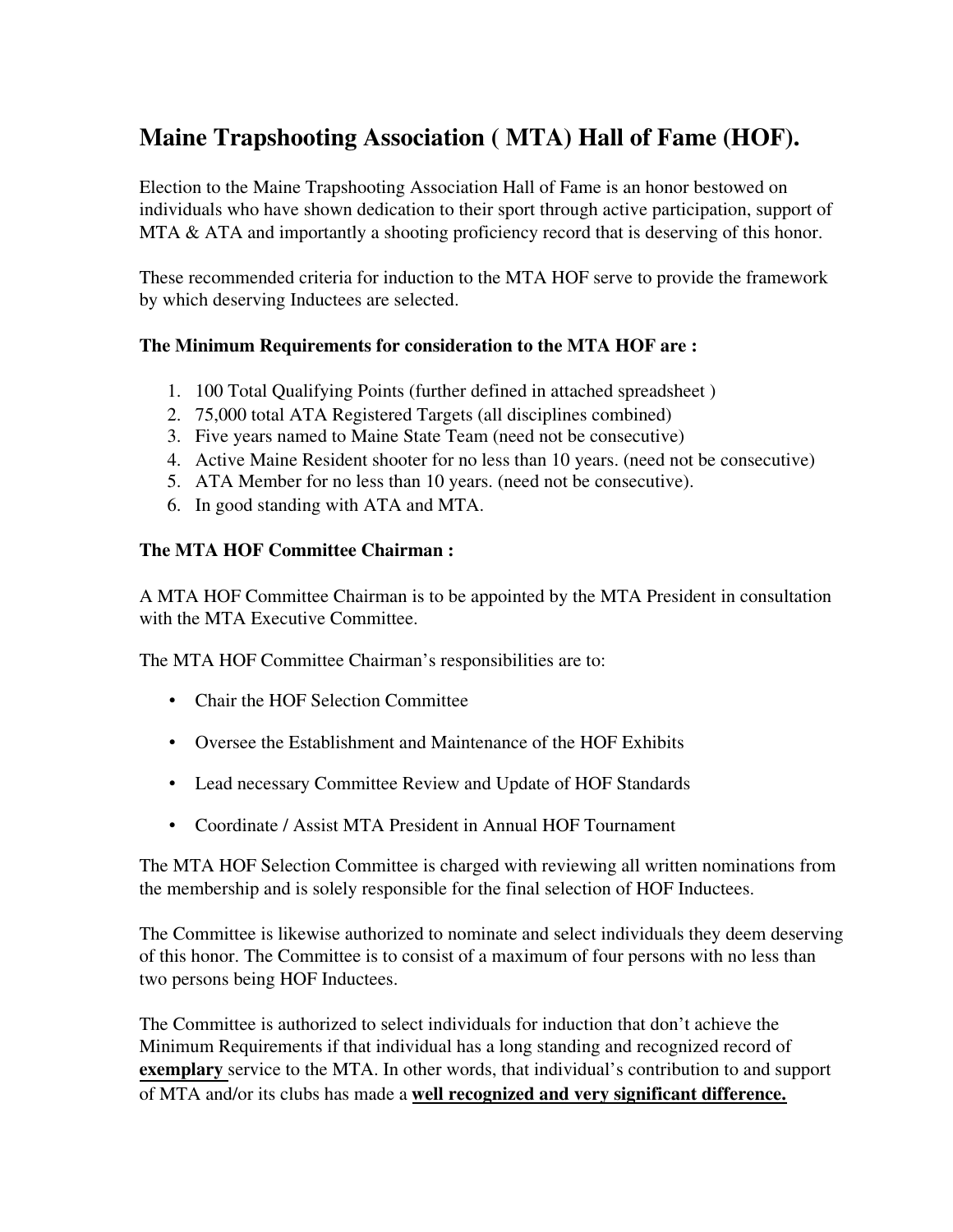#### Selection and Award Process :

No candidate shall be considered without a written letter submitted to the HOF Committee Chairman from person/s endorsing that candidate. The letter is to document and demonstrate the candidate's qualifications against these criteria plus any other pertinent information enhancing the candidate's resume. This letter of endorsement must be submitted no later than March 1<sup>st</sup>.

Any candidate eligible for further consideration by the MTA HOF Selection Committee must achieve the Minimum MTA HOF Requirements as defined by the attached guidelines and example. (exception stated above).

Once the MTA HOF Selection Committee has validated the candidate's achievement of the Minimum Requirements, their final decision is subjective and by consensus. If that Committee cannot reach consensus, the MTA President shall review the candidate's credentials, hear the case of both sides and make the final decision.

The MTA HOF Selection Committee will provide the MTA Executive Committee their Inductee selection no later than two months prior to the Maine State Trapshooting Championships.

### Announcement in MTA State Trap Championships Program

The name of the Inductee will be announced in the State Championship Program. A full page of the program is to be dedicated to the announcement including photo/s. Those Inductees announced in the State Program will be inducted the following year at the Annual HOF Tournament.

No more than one living and/or one deceased Inductee will be announced for a maximum of two Inductees per year. There is no expectation that individuals will be inducted every year.

# Induction Ceremony at the Annual MTA HOF Tournament the year following announcement:

The MTA President or designee will lead the Induction Ceremony with the responsibility to emphasize the Inductee's achievements and qualifications supporting their induction to the MTA Hall of Fame.

A framed and matted presentation, noting the Inductee's most significant achievements, including photograph, will be presented to the Inductee at the MTA HOF ceremony. An identical copy will be hung in the MTA HOF Exhibit at Scarborough.

All attempts will be made to have the following year Inductees present at the HOF